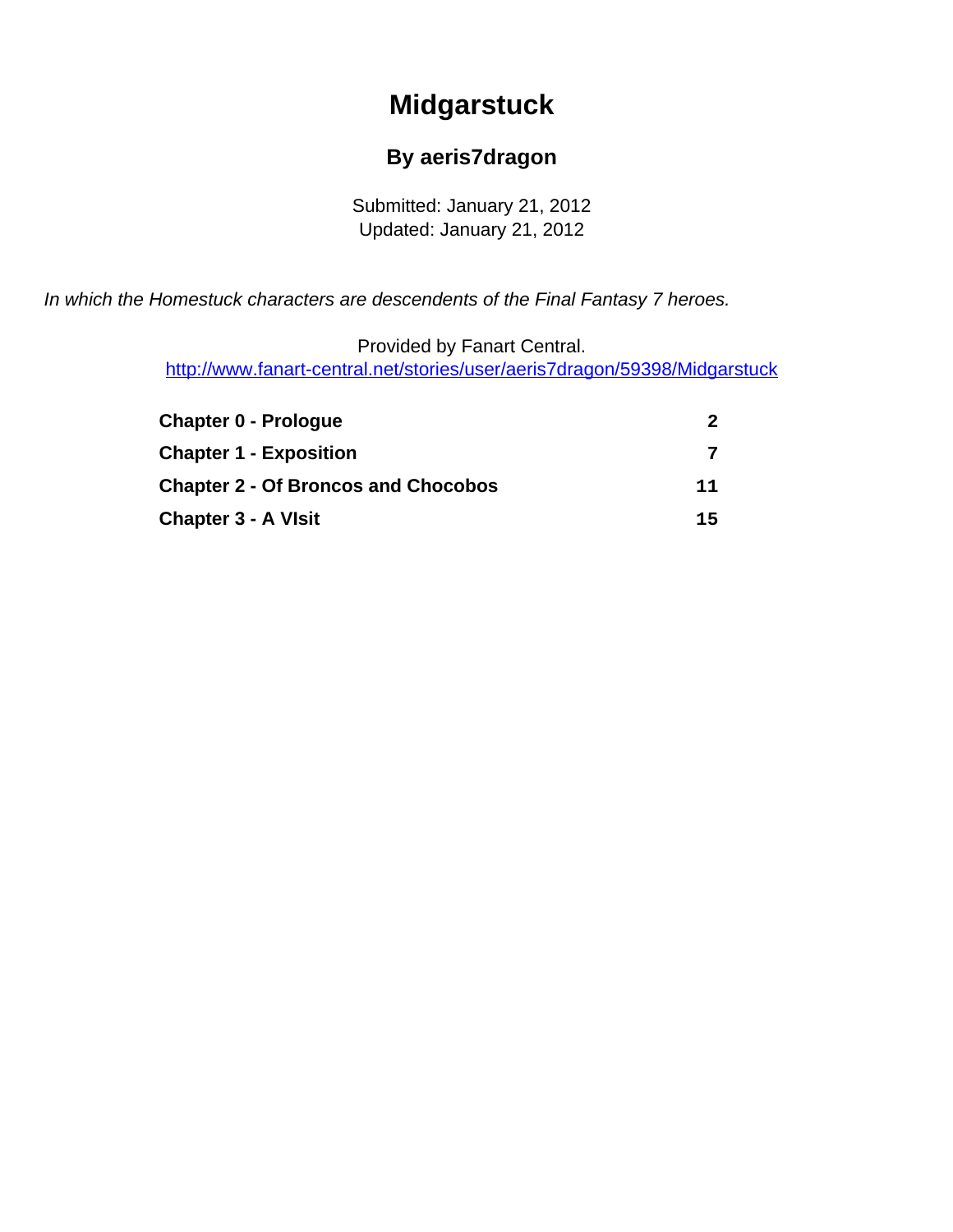### **0 - Prologue**

<span id="page-1-0"></span>Two adolescents, both with buck teeth and black hair, lay in the grass with their bright, bespectacled eyes scouring the night sky, waiting for the predicted meteor shower. The boy pointed up as he saw a star move, and the girl clapped her hands excitedly, reaching to scratch beneath the jaw of the fluffy, white dog beside her.

–

A young woman and her younger sister, both with platinum blonde hair, gazed up at the same sky, through the hole in the ceiling of a decrepit church a long distance away. They had come to see the monument to a warrior inside the eroding chapel, and stayed for the light show. Neither made a move for their mobile phones as they alerted the women to someone's contact, instead wishing on as many shooting stars as they each could.

A young man tinkered with his grandfather's old airplane as his older sister looked on, holding two cups of steaming tea in her hands as she beckoned him toward her. As he obliged, he took a mug from her hands, and both enjoyed the sweet tang of pomegranate as the stars reflected in their eyes. He watched, fascinated, and decided he would have the plane fixed tomorrow so he could be closer to the stars.

–

–

Another young woman with raven hair stood from her leather cot, a gift from the natives she was staying with. She gathered with her two classmates – a girl with bushy auburn, almost purple hair and a small, slight girl with her hair cropped up above her shoulders and styled to look animalistic – to listen to the wisdom taught by the elders regarding the meteors. They spoke of a time, not long before the girls were born, in which one meteor stood to threaten all life on the planet, and they listened intently as the shower blazed above them.

–

A man and his brother stayed indoors for the duration of the night, but the younger sat up in his bed and stared out the window, awed despite himself. After a while, his older brother joined him, an arm around his charge's shoulders as they enjoyed the spectacle together.

–

Four people with red head wear and light weapons were careful to make no sound as they traversed the woods with little regard for what was going on in the night sky. At least, three of them disregarded it. But the last, a young woman with a grin like a shark, sat where she was and stared up stubbornly. The other young woman, one with an eye covered with a patch, grabbed the other's wrist and they moved on to their target.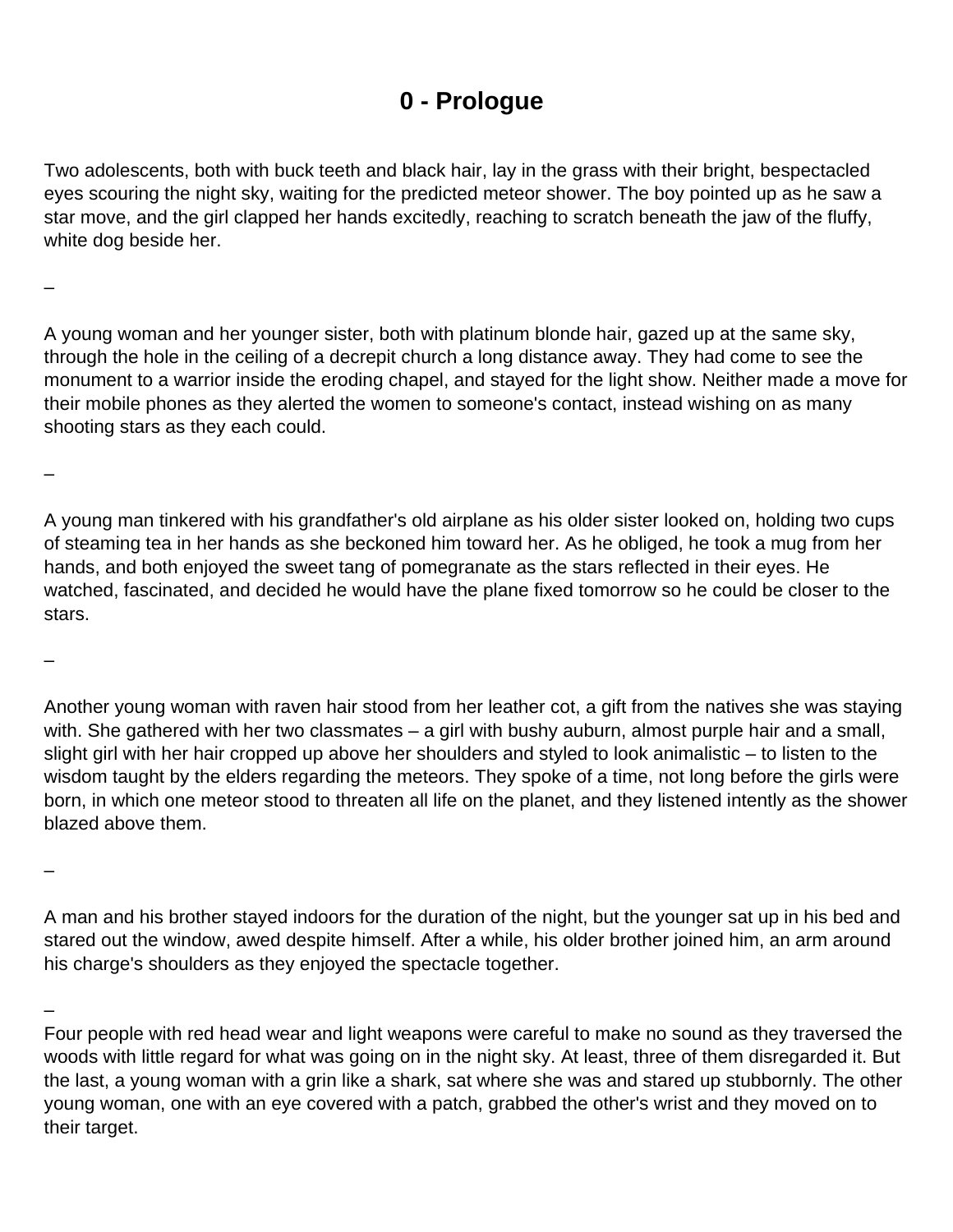A lone male slumbered restlessly in his bed at the same time, unable to free himself completely from the terrors the night consistently thrust upon him. He woke in a cold sweat and gave up thoughts of sleep, instead going for a walk outside in the deadened city. The light from the sky distracted him, and he looked up. Unable to stop the tears that flowed freely from his two-colored eyes, he wished fervently a single wish on the falling streaks of glitter, disbelieving it would ever come true but giving it a try nonetheless.

–

--

A young man and his best friend - or maybe a little more - thrust their way desperately through the undergrowth, the taller - yet younger - of the two dragging the other along, for he knew that if his friend hesitated they would be lost. Upon crossing the river the older looked up; their pursuers had been left behind long ago, but they had kept up their tiring pace out of fear; and he stopped. The tears had dried on his face long ago, and they were moistened again now, even though the spectacular display in the night sky tried to keep them at bay. His friend, his protector, approached He put his arms around the trembling shoulders, bringing his terrified friend's face to his waiting lips.

–

One more person witnessed the fire of the sky that night. Another young woman, her lush hair auburn in the light but in this darkness indistinguishable from black, ceased her excavating long enough to stare at the sky for a bit, then smiled and put her tools away. The artifacts she might have found in the daylight would stay undiscovered under cover of blackness, anyway, she reasoned. She picked her way carefully toward the camp she had set up earlier that day, but slipped on a half-buried stone in the path, tumbling down the mountain. For a moment, she thought she'd been hurt, but then picked herself up and looked ahead of her. And stared.

–

One young man, unfortunately, was unconscious throughout the entire shower, and woke several hours afterward with a dull throb in his head and a lump in his throat. He ached all over, and couldn't remember why he hurt.

In fact, he couldn't really remember anything.

He looked around. Around him were strange trees; rather than growing straight, they had curved over to form arches, rather like monochromatic rainbows, and the branches that curled upwards after they hit the grass were supporting small, unripened fruits. But there were no clues to suggest how he'd ended up here, and nothing his eyes fell on triggered even a small memory.

He clutched his head and sat, only to leap up again, grabbing at an empty holster instinctively, as he spotted glowing eyes – or, well, an eye - staring at him.

"Calm down, child," said a kindly, deep voice. "I exist to protect."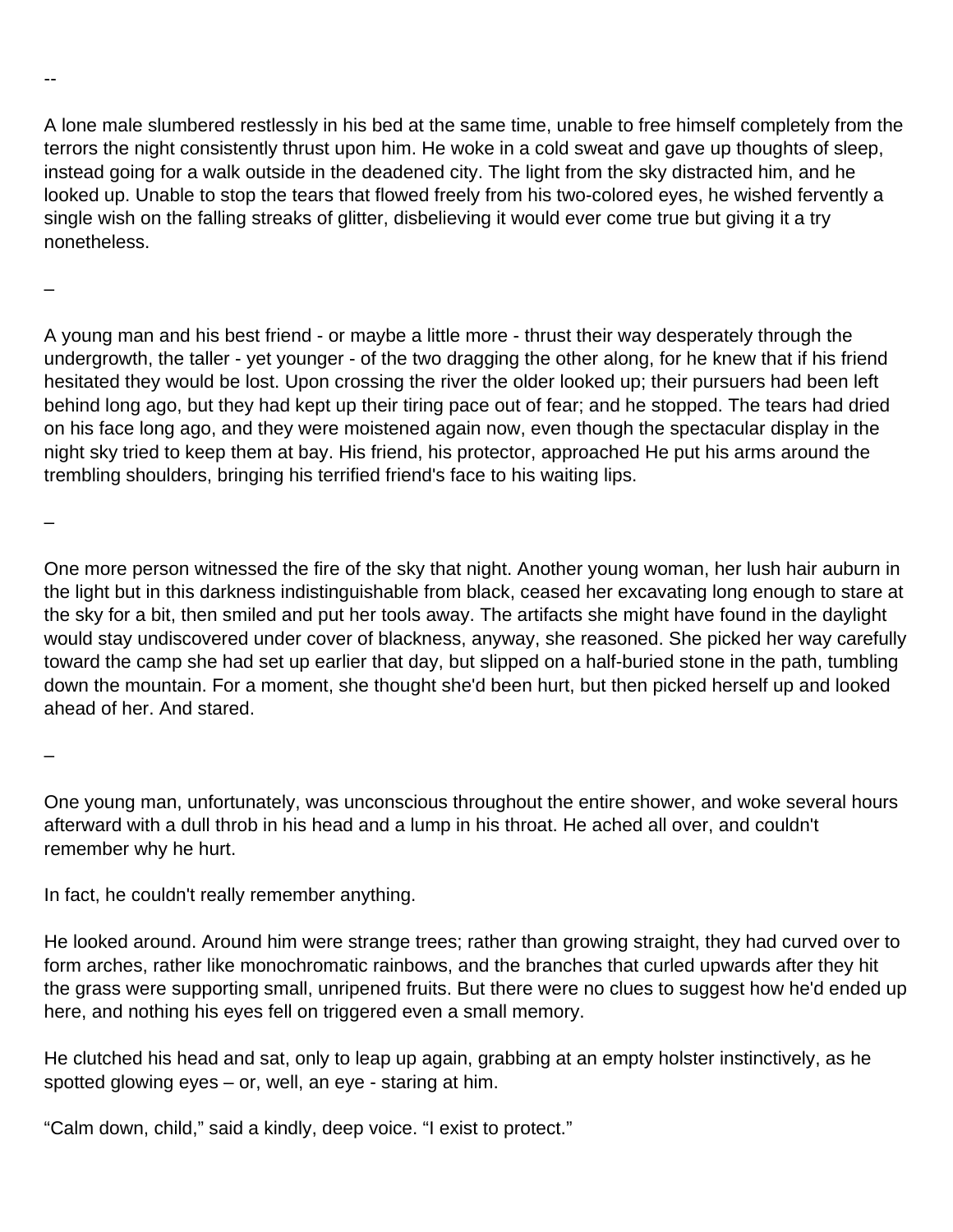The young man squinted into the darkness; besides the eye, he could make out a glimmer of fire, stronger than a candle's but not strong enough to be a campfire. "Who in blazes are you?" he stammered.

He heard a chuckle, and the eyes elevated somewhat. A large, red, cat-like creature emerged from the shadow of a tree into the moonlight and looked up at him. The boy stepped back despite himself. "It depends. Would you prefer to call me by my given name, or by my family name?"

"Erm... What's the difference, in your case?"

"My given name is Red XIII, though I dislike that name for...personal reasons. Nanaki is the name given to me by my grandfather."

"...Then I suppose I shall call you that," the human answered, somewhat confused.

"And what is your name, boy?"

He had to think about that; the dull throb in his head was becoming a bit more than merely bothersome. "Um...Jake."

"Um?" Nanaki questioned, his single eye narrowing slightly.

"I had to think for a moment. Bloody head's killing me." Jake sat again, realizing that he was a little more weary than he should have been, considering the "nap" he'd just woken from. How long had he been out, anyway?

"What are you doing here?" Nanaki asked, lowering his haunches to sit as well.

"I don't really know. Can't remember much, really. Bit of a pickle, this is."

"What the 'pickle' is, is your inability to speak full sentences."

Jake laughed lightly. "Sorry. I'm getting tired." His eyes tried to flutter shut of their own accord, and he nearly had to hold them open with his fingertips.

"I see that." Nanaki approached slowly, pausing when Jake cowered slightly, involuntarily. "I'm not going to harm you, Jake. I just think you need a little more warmth on a night like this." The beast went past Jake, only to turn back and come around his other side and lie behind him, curled slightly.

"I see. You're not going to eat me while I slumber, are you?"

"I exist to protect," Nanaki repeated, putting emphasis on the final word. "Besides, I had plenty of time to 'eat you' while you were asleep."

Jake nodded, exhausted. The pain from however many wounds he had acquired whenever he had acquired them was beginning to numb, and he lay back, using Nanaki as a pillow. The last thing he was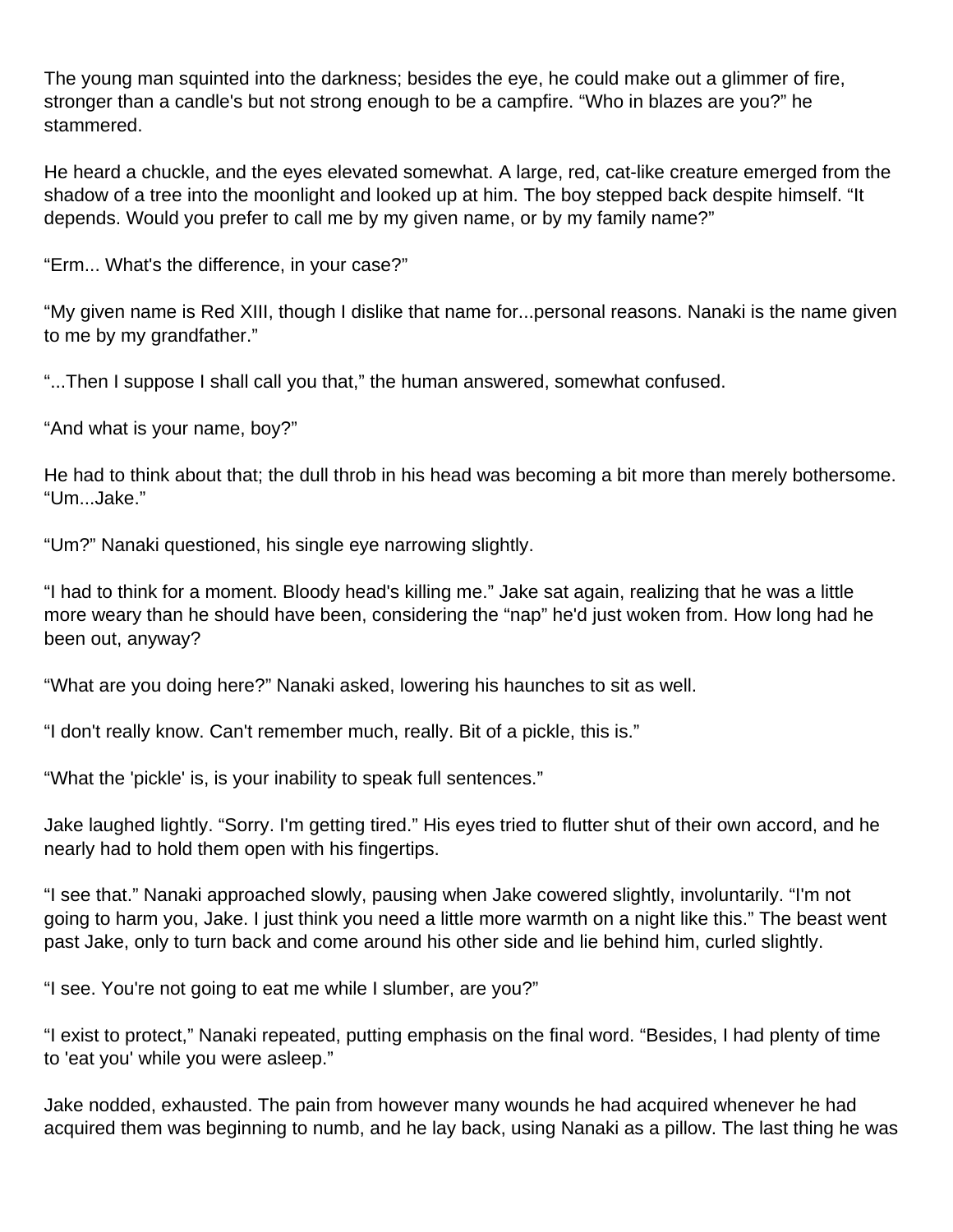aware of was the creature curling a little more to encase him in a circle of soft, warm fur; and then he drifted to sleep.

)O(

Dirk filled the shot glass with the syrupy fluid and knocked it back, efficiently holding back the slight urge to retch all over the counter. Dave looked up from his phone, glancing at him suspiciously.

"Bro, that's, like, the tenth shot of rum you've had tonight. The frack's wrong with you?"

"Nothing," Dirk slurred deliberately, coming to sit beside his little brother on the couch and facing the blank TV screen. "I'm just getting ready, that's all."

"For what, your meeting with the new recruit? Didn't think you had to be drunk for that."

Dirk grinned. "frack off, little bro, if he doesn't like me drunk he won't like me at all."

"Not the point."

Dirk sighed and leaned back against the couch, looking up at the ceiling. "Fine. I'll stop drinking...if you put away your phone."

"I'm texting Harley."

"What? That cute little chocobo farmer?" Dirk laughed. "Yup, my little brother, picking up doges wherever he goes."

"Back off," Dave growled, looking up; the entrance of emotion into his tone was obvious to the one who'd raised him, though an outsider wouldn't have noticed the underlying, threatening tone. "Jade isn't a dog."

Dirk grinned. He had an ability to hold his liquor. The same outsider that didn't notice Dave's change in tone would have also thought Dirk was completely sober, but for the smell. "Cool it, Dave, I was messing with you." Sighing again, he straightened. "I should probably get going. We wouldn't want to keep this Jake guy waiting for me, would we?"

Though Dave's eyes were concealed by his sunglasses, Dirk could see, from his vantage point above his brother, the red irises rolling upwards in exasperation. "Just go, bro. I'm looking forward to having the place to myself."

"It's not 'to yourself'. Sun hasn't left for the clinic yet," Dirk pointed out, referring to the old town doctor that they were somehow, distantly related to. "Besides, I'm bringing the guy right back here, remember?"

"Just get out."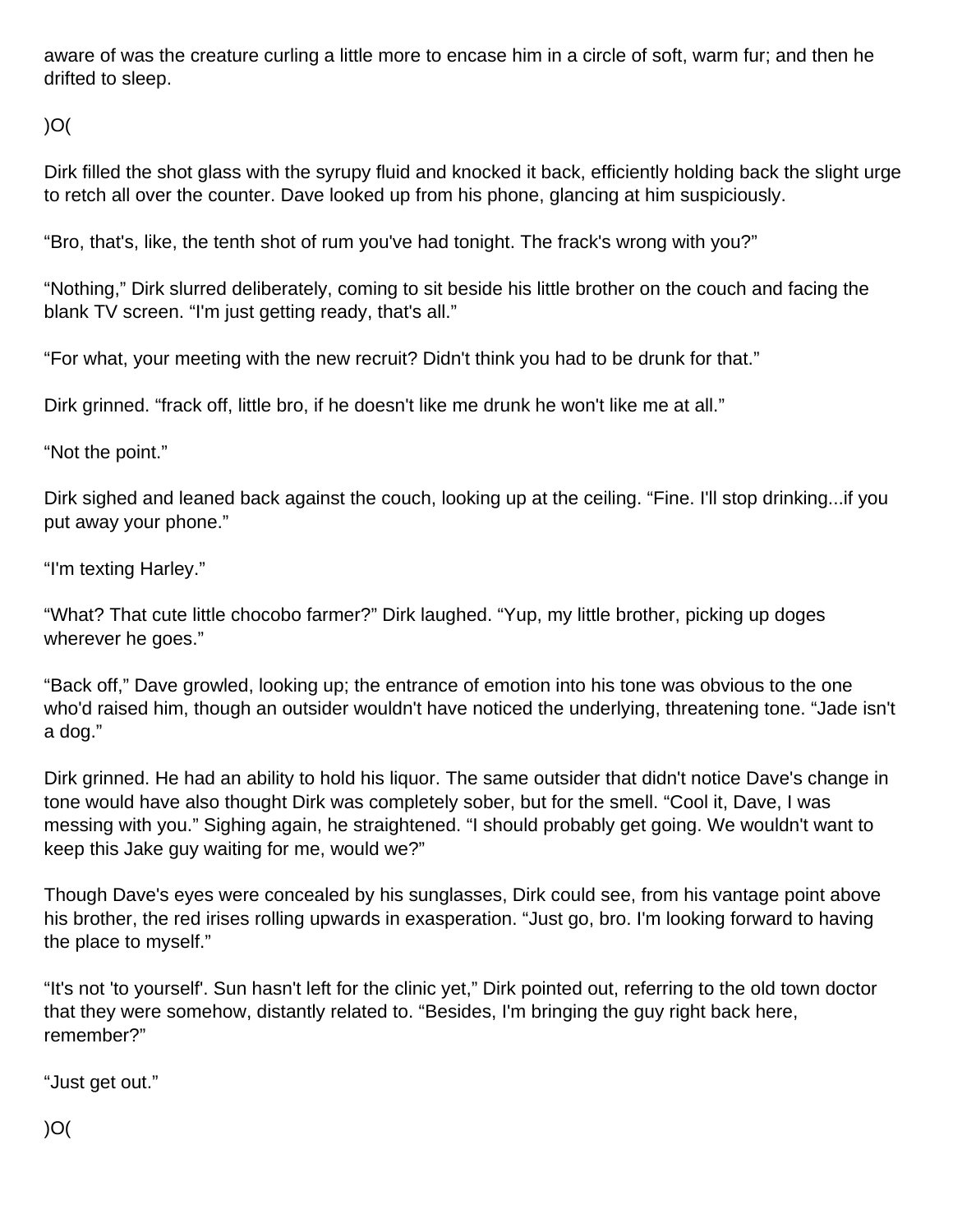Jake looked at the slip of paper in his hand, up at the sign above him, and back to the paper, comparing the lettering on the note to the words "7th Heaven" printed on the sign. He didn't know how the paper had ended up in his hand, all he knew was that when he'd awoken the creature called Nanaki had left. "At least he didn't eat me," he'd thought to himself, as he located the gun nearby that had been in the holster strapped to his thigh.

Now he puzzled over the scribbles on the paper in his hand; they were written in an illegible, childish hand - actually, he wasn't sure if "hand" was the right terminology. It just looked as if Nanaki had found a flyaway piece of scrap paper and some thick charcoal and decided to leave a note or something.

"Gd xo 3dge, f1nd Tt4 H3yeam." Jake tried to sound it out but failed miserably. "I suppose I can't blame the...cat? Dog? Whatever. It's not like he has very opposable thumbs, I'm just lucky he decided to tell me anything at all." He'd discerned that "3dge" meant Edge, the city built on the...well, edge of a once majestic metropolis. However, none of the other words made any sense. Except "f1nd", that obviously meant "find". But find what? Jake sighed, exasperated. "He couldn't have at least waited for a chap to wake up, could he? Ugh." He leaned back against the wall, sliding down it to sit on the warm asphalt. He pinched the bridge of his nose beneath his glasses – which were still broken – and closed his eyes.

"Looking for something?" A seemingly bored voice sounded above him.

Jake looked up. Someone had just come out of the building he was now leaning against, and was looking down at him through exaggeratedly pointy sunglasses. The man above him held out his hand, and Jake handed him the scribbled-on paper.

"I can't make out what the devil that note says," he explained.

The other man laughed as his eyes scoured the paper, a sparkle of recognition coming to his eyes. "Well, I'm pretty sure it's hard to write without opposable thumbs," he said through a chortle, squatting down. Jake smelled the odor of alcohol and realized the guy had been drinking.

Wait. What had he said?

"How did you know the writer doesn't have thumbs?" Jake asked, astonished.

"Because you came to the right place. You're Jake, right?"

He nodded and took the hand that the man now held out to help himself up. "You must be one hell of a good psychic," he said.

"Not really, just perceptive. Fancy word for 'I pay attention'." He kept hold of Jake's hand, shaking it in introduction. "I'm Dirk. Dirk Strider. Welcome to 7th Heaven, home of the notorious neo-AVALANCHE."

This last part was said just above a breath, despite the distinct lack of city residents nearby, and Jake felt his eyes widen.

What have I gotten myself into? he wondered, mouth coming slightly open, as Dirk led him into the bar.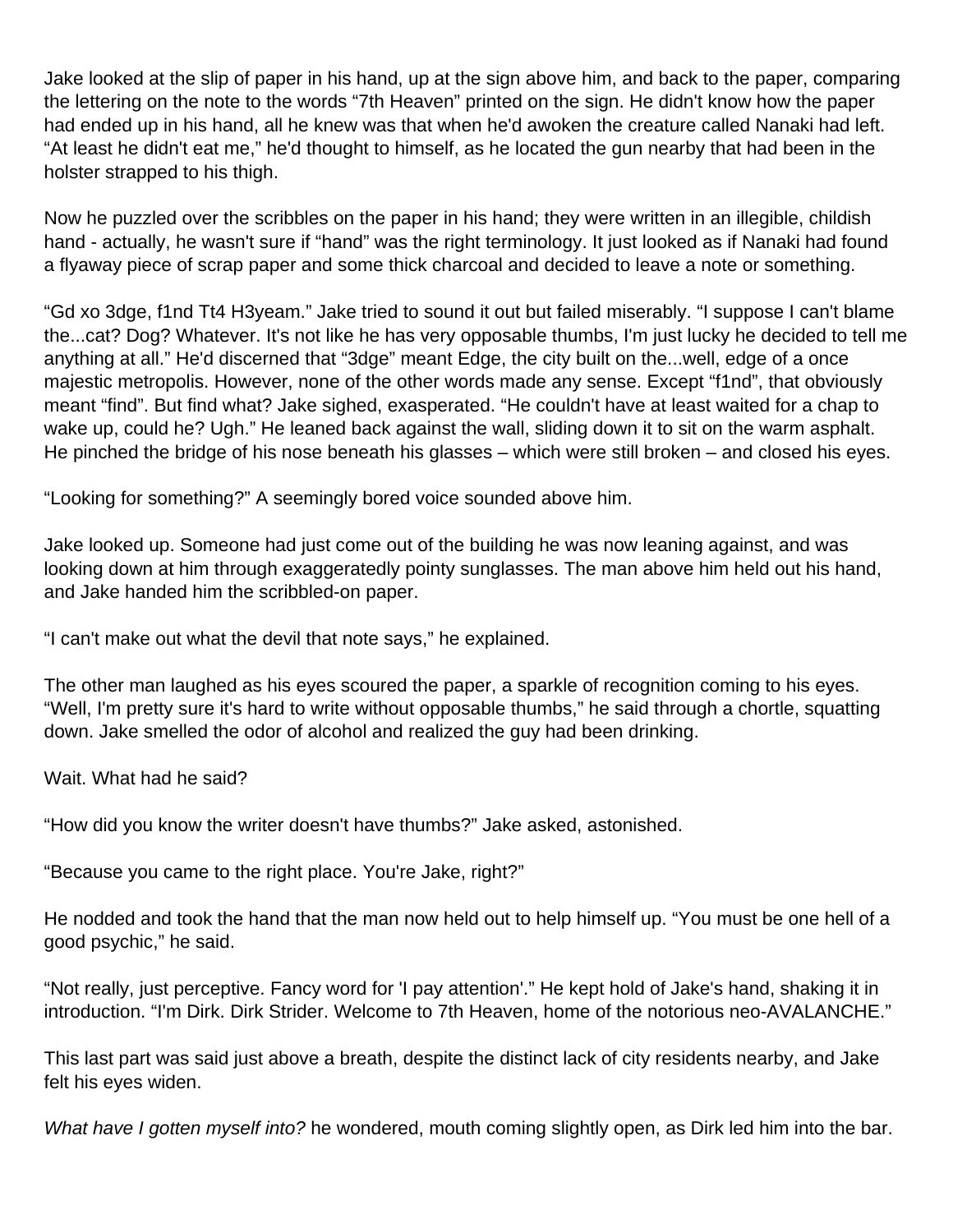# **1 - Exposition**

<span id="page-6-0"></span>"Back already?" The apathetically-toned sentence came from upstairs, and Jake turned to see a boy around five years younger than him, wielding a mobile phone and a deadpan expression.

"He was closer than Red said he'd be," Dirk explained. "In fact, he was right outside. Jake, this's my younger brother, Dave."

"Yo."

"Delighted to meet you," Jake said, and Dave nodded slightly and turned, returning to whatever dark cave he'd come out of.

Dirk pulled out a stool for Jake and delved into a small refrigerator behind the bar, producing two small glasses and a bottle of what appeared to be water. Though, in this environment, Jake doubted water was something they had a surplus of. His suspicions were confirmed as Dirk filled the shot glasses with the liquid and handed one to Jake. "Vodka'"

"Thank you," Jake answered as he took the proffered beverage, too polite to refuse it. Plus, he wasn't entirely sure if alcohol was something he abhorred or not. He clinked his glass against Dirk's and they both downed the shots. Immediately his cheeks began to burn, and he nearly spat the vodka back out; it tasted more like isopropyl than actual alcohol. Dirk was grinning smugly at him as he forced down the alcohol.

"First time drinking'" he ventured a guess.

"I'm not entirely sure," Jake replied.

"Oh, right," Dirk said. "Red said you'd lost your memory or something, I forgot."

"Red'" He handed the shot glass back to Dirk, who placed both in the sink behind him. "Who is that'"

"Oh, you must call him 'Nanaki' or some shoot. I like Red; it's shorter and sounds badass. My kind of name. He told me to apologize for him leaving you there, apparently he was late for a meeting with his friend." Dirk sat on a stool on the opposite side of the bar from Jake and took off his sunglasses, staring him down.

Jake couldn't look away. He hadn't been expecting this. The irises of Dirk's eyes were a yellow-orange, but that wasn't what kept Jake mesmerized. It was more of the fact that Dirk's eyes seemed to be glowing, like he'd been infused with Mako. No wonder the guy kept them concealed. He barely realized it when Dirk began to speak.

"I have a question for you, Jake."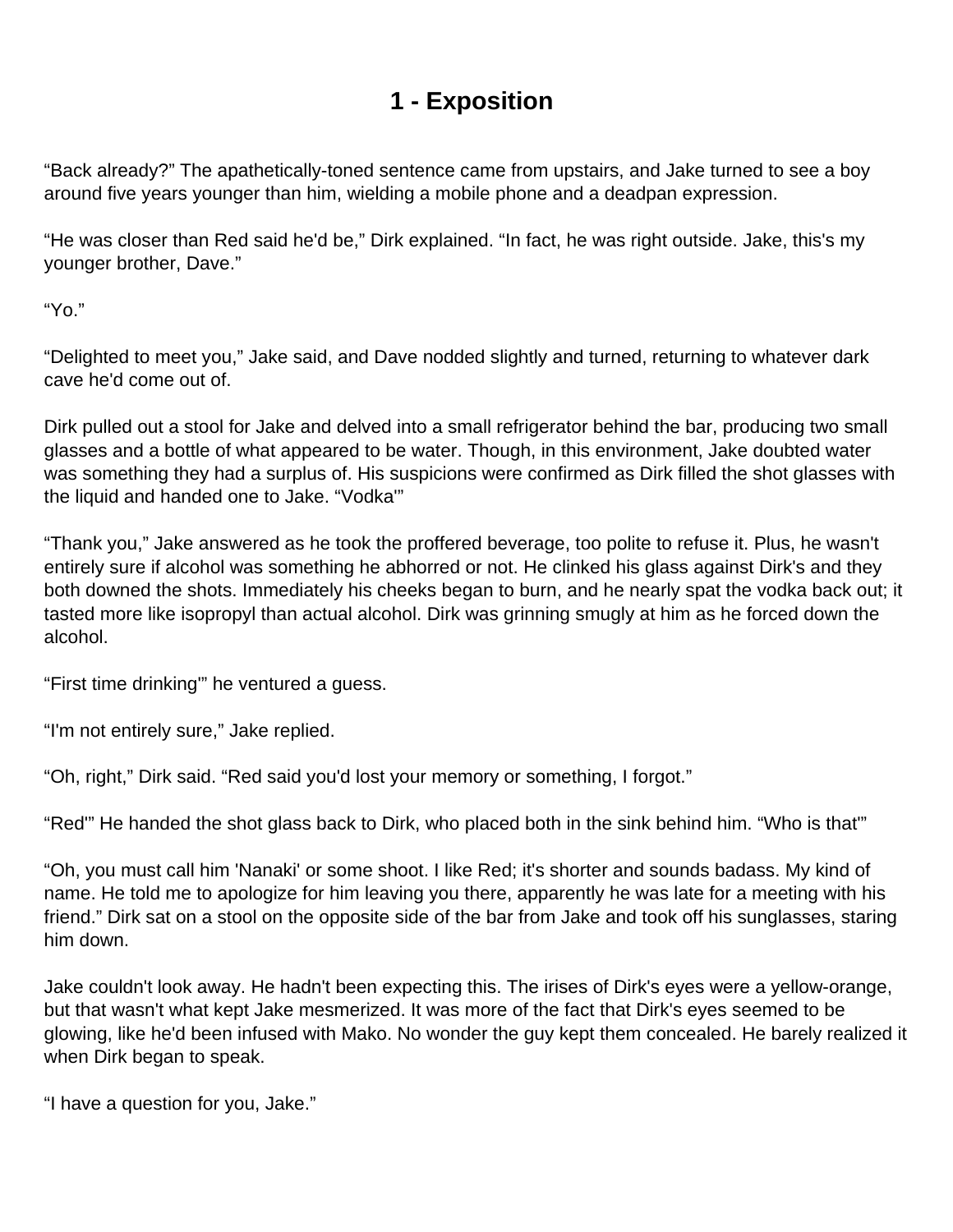"W-what is it'" he stammered, deciding that paying attention to Dirk's eyebrows would be less distracting.

"I know you can't remember much. But do you know of an organization called the WRO, or World Regenesis Organization'"

He shook his head. "I do know they were founded after Meteorfall by a former ShinRa employee, but I'm unsure as to the details."

He broke off as unfamiliar footsteps sounded behind him, and a woman who looked to be in her forties leaned over the bar to flick Dirk's forehead audibly. "Busy recruiting, eh' He the one Nanaki told us about, that Jake guy'"

"My, I seem to be popular today," Jake said.

The woman laughed. "I guess that's a yes. Vincent and I're gonna be late tonight, D. He's got that visit with Nanaki, and I've got the clinic to take care of. Don't wait up for us."

"Like I ever do anyway'" Dirk replied. "We'll see you later, Sun."

She ruffled Jake's hair, leaning over to whisper in his ear. "Don't worry about Strider, he's cool. Just likes to intimidate people 'cause it's fun. He'll grow on ya." Dirk lifted an eyebrow as she straightened, obviously having heard what she'd said. "You've been in a fight recently, huh'" she said louder. Call me later if you need treatment."

Sun turned to head out the door with a grin on her face that would be considered stupid, but that Jake found seemed to be concealing untold wisdom. He stared after her as he noticed something.

"Does she have a wing'" he asked stupidly, even though he'd just seen it.

"No, I didn't see one," Dirk said sarcastically. "You sure nothing else is wrong with your head besides amnesia' Where was I'"

"The WRO."

"Oh, yeah. Well, you know that Reeve Tuesti – an old friend of Sun's, actually – founded it, to be a replacement for the government and military that ShinRa used to be. What you probably don't know is how it changed after he and the other former leaders returned to the Planet."

Jake nodded, the real meaning of the last phrase clear to him.

"Well, they got one of the Deepground running it now, though they didn't know he was from Deepground 'til it was too late. It's still under wraps; not many people know, and he's bent on keeping it that way. He's a former, super-enhanced SOLDIER called Noir; Jack Noir. Apparently he'd risen up from being a member of the volunteer army to being Tuesti's right-hand man via a particularly silver tongue, among other things. Sun thinks he's responsible for the death of Barret Wallace and that that's what led him to lead alongside Tuesti."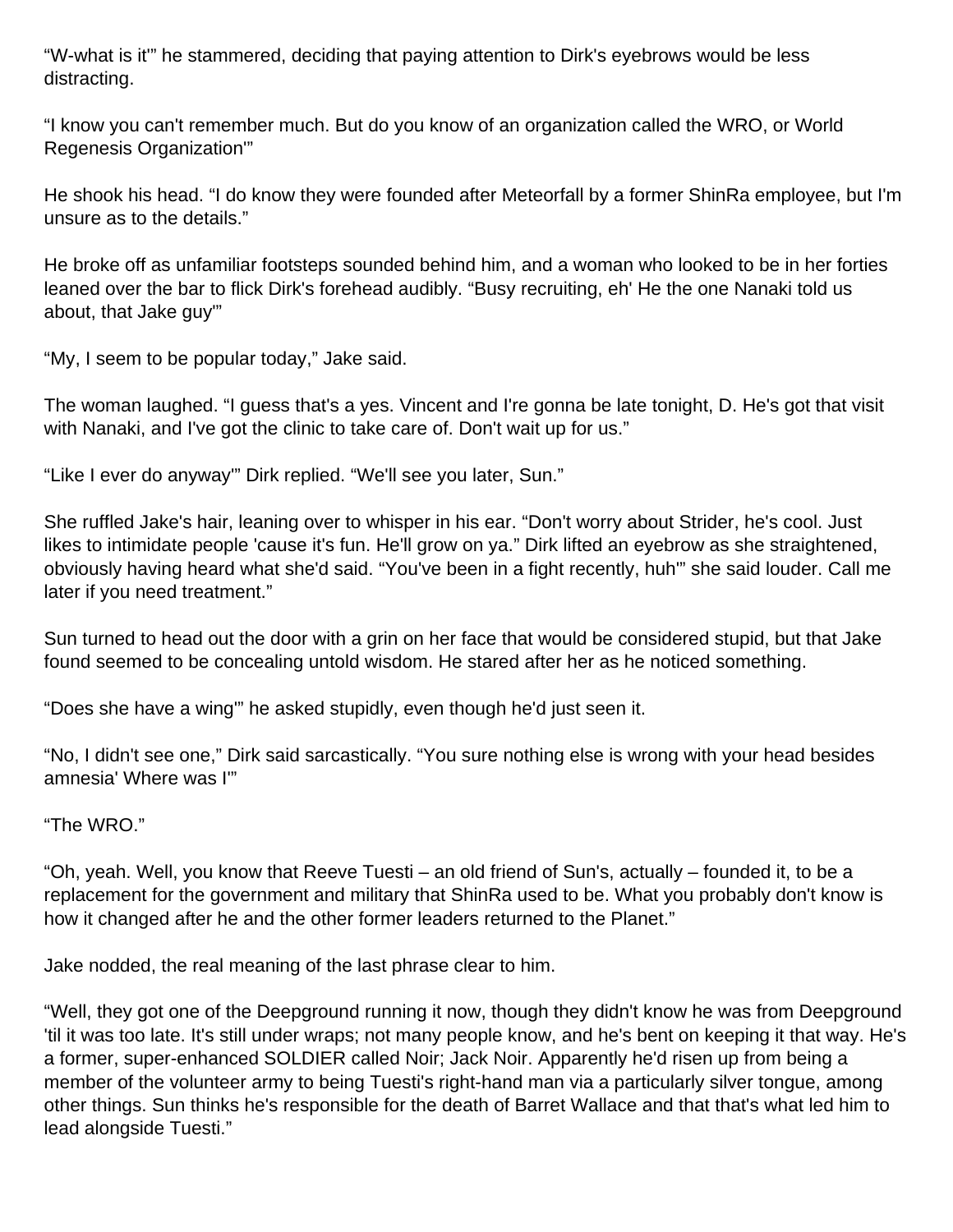"Do you think he killed the founder, too'"

"Nah. Tuesti had a terminal disease, kind of like Geostigma, only that disease eventually got purged from existence. Something about the Cetra, or something. What he had is still incurable. Sun treated him but was only able to stall the inevitable, like all good doctors; in fact, better than most. She still blames herself for it, though."

"Oh," Jake said in a small voice. This was beginning to be a little too much information to take at once.

"Anyway. I was getting somewhere with the whole Jack Noir thing. Sun tried to warn Tuesti about him, apparently, but the guy was just too trusting. After he died and Noir took over, she started the whole AVALANCHE thing again to oppose him."

"How long ago was this'"

"Back when me and Dave weren't even threads in the fabric of existence, dude."

Jake stared. "There's no way she's that old! She looks like she's in her mid-forties, fifty at the oldest!"

"Nope. I don't know her exact age, but according to my math she'd be about seventy or so. She doesn't give out any details but apparently she was experimented on with Mako energy at a young age. That's why she's got a wing and looks so young," Dirk added.

Jake was silent for a moment. "So... where do you and your brother come into play, here'"

"Sun's getting on in years, obviously. Starting to feel the wheels of time turning." Dirk closed his eyes. He rested his elbows on the top of the bar, knotting his fingers together to create a nest for his chin. "So, when I got old enough – about six years ago – she started teaching me things, and then handed leadership over to me. The WRO is trying to find us, and haven't yet; you'd think the fact that AVALANCHE was based at a bar called '7th Heaven' before would make them a little more suspicious of us, but, like I said, it's been years and we haven't been caught. We've been investigated, but we're too good at covering our tracks." Dirk paused, eying Jake. "You're looking pale. Do you need to lie down'"

Jake started. He'd been listening to Dirk's expository narration, paying attention to him, and yet at the same time unable to stay completely focused. Now he snapped his green eyes back up to Dirk's orange ones, determined to make a better impression than the one he seemed to be giving.

"I'm fine. Where do so-called recruits like I come in'"

Dirk was silent a moment longer, scouring Jake's face for other signs of exhaustion, and sighed. "Well, neo-AVALANCHE is, like the AVALANCHE in days of old, a terrorist group. With one difference; we're not blowing up Mako reactors.

"See, ShinRa when AVALANCHE was formed was a force backed by money; the president back then wanted to use money to control the world. Sun told me that that president's son once remarked that he, when he took over, wanted to rule the world with fear, before he came to his senses a little too late for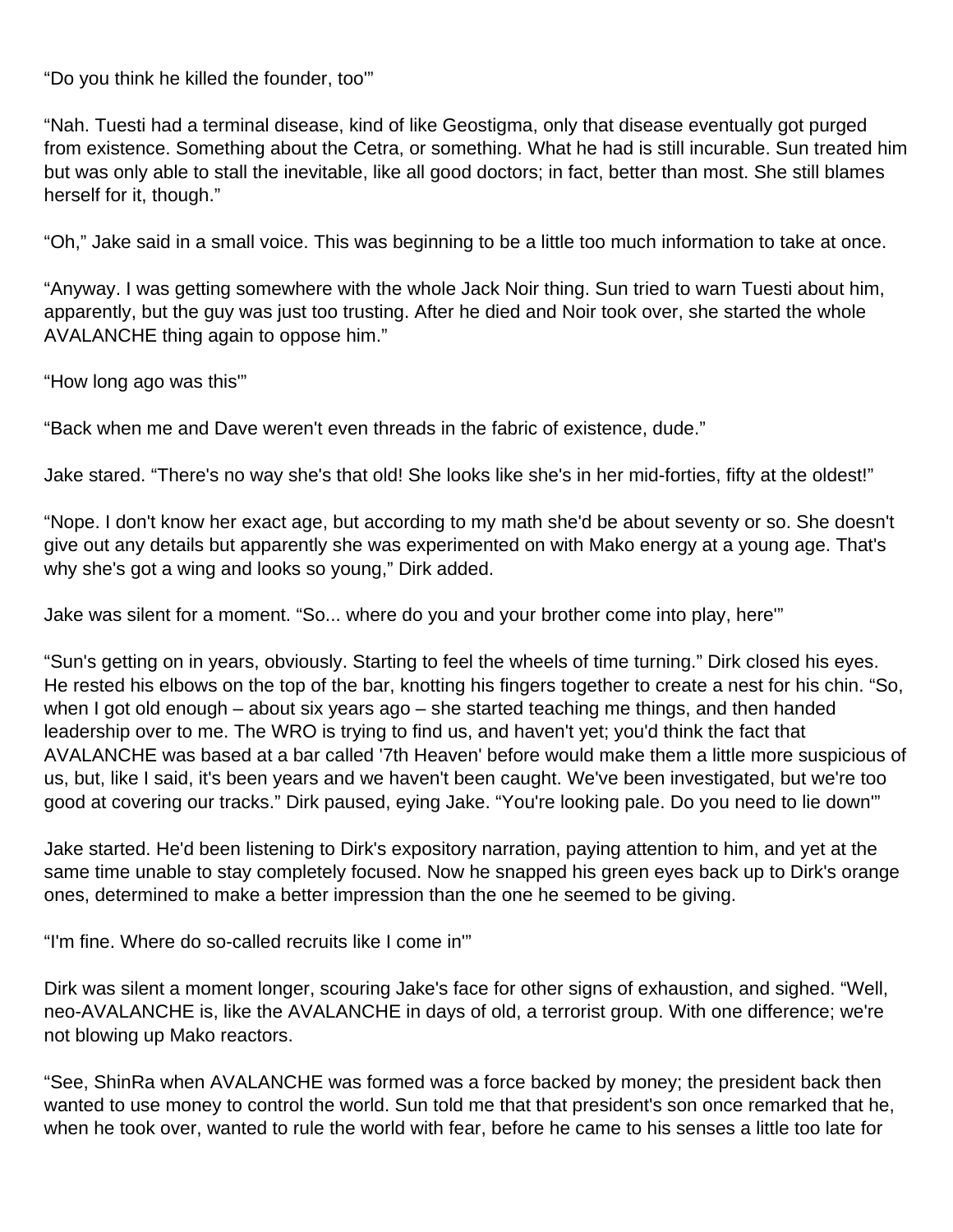redemption. Now, we think Jack Noir wants to use Rufus' old way of thinking. And we're trying to stop that. We haven't been able to scrounge up enough people willing to help us on this, though Red - what with his honesty radar picking out the good choices from the bad - has been able to help a lot, but it's a little hard to expand an army this old and this small. We're short-handed...and low on funds."

"If you're insinuating that I want to join you primarily based on monetary gain," Jake said, "then you don't know me very well."

"You don't seem to know yourself very well, either," Dirk pointed out.

"Good point. But, in all honesty, money is the least of my desires at the present time." Jake winced as a remnant of his earlier migraine flashed through his head.

"So, is that an affirmative'"

"I still don't know exactly what your organization's aim is," Jake admitted. "But, do you trust me enough to tell me all this information and just let me go if I refuse to join you'"

"I've mentioned Red's honesty radar, haven't I'" Dirk answered. "Out of all the prospective recruits he's sent our way that didn't end up joining, not one has ratted us out. Keeps me pretty confident." His eyes narrowed as a smirk slid onto his face. "Though, that doesn't mean we didn't keep tabs on 'em."

"I see," Jake said. He thought for a moment, trying to ignore the small headache that was progressively getting more painful. "Well, I think I'll give you the benefit of the doubt and say I'll join you, though I don't know if this will be a permanent affair."

Dirk gave a crooked, toothless smile and held out a hand. "That's more than what most people give us. Welcome aboard, Jake."

They shook hands and stood, Dirk reaching for the shades he'd left on the counter top. "From what I understand, you'll be needing a place to stay, too, is that right'"

Jake shook his head. "I really shouldn't be burdening you any longer, Strider. I think I'll go - "

"Where'" Dirk interrupted. "There isn't much room at the motels this time of year, what with the festival in Kalm being right around the corner and everyone holing up here until the day of. And we'd usually be renting out a room upstairs for a couple of those fest-goers. You're lucky you came at a time when we've got them all empty except for the ones we live in." He put a hand on Jake's shoulder. "Besides, you look about ready to keel over. Red said you were in bad shape, and if Sun pointed it out, then you're a little shoot out of luck. You're staying here, and I ain't taking no for an answer."

Jake sighed as he was shoved up the stairs. "As long as you don't make me drink any more of that blasted vodka."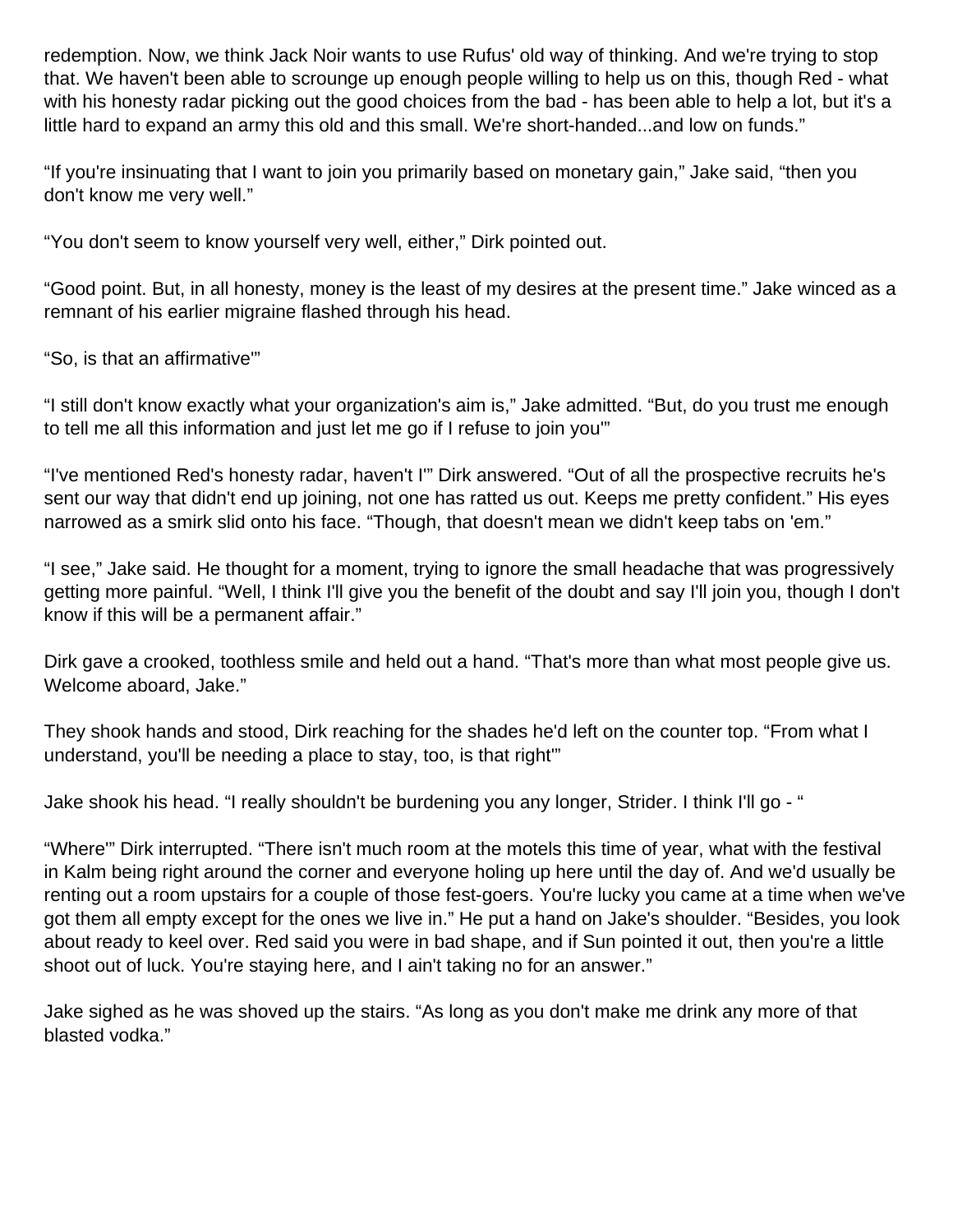# **2 - Of Broncos and Chocobos**

<span id="page-10-0"></span>"Are you positive that contraption will be able to fly?"

Karkat rolled his eyes, though he knew she probably wouldn't be able to see from her vantage point on the ground below. "Yes, Kanaya. You've asked me five different times in twenty different ways and I've told you the same answer every time. YES, THIS frackING PLANE WILL FLY."

Kanaya raised an eyebrow, the beginnings of a smile playing around her lips. "For one thing, I thought it was called a 'bronco'. For another thing, how did I say something twenty different ways in the five times I asked?"

He threw his hands in the air in exasperation. "Oh, for the love of all that is sane, will you go inside and make some god-damned tea like you said you would two hours ago? I'm trying to work here!" He ignored the laugh that came from below him as he examined the innards of the aircraft. A moment later he heard the door close behind his sister as she went inside, finally leaving him in blessed peace.

Karkat closed the paneling over the now-concealed engine, fixing the sheet of metal in place carefully, then got in the cockpit and leaned back in the worn leather seat. He was, to say the least, proud of himself; when he'd found the Tiny Bronco in the back of his great-great-grandfather's hangar, behind the Shera and the Highwind, the thing had been nothing but a pile of scrap metal. Old, rusty scrap metal. There was firearm damage done to the tail, the whole bottom of the thing practically made of rust; when he asked his father about it, he was informed that the Bronco had been used as a boat for several months, back before Meteorfall. Karkat shook his head, still appalled that the great Cid (he called him that sarcastically) could allow such harm to come to what was once a beautiful machine.

That was when Karkat had decided to repair it. The thing had taken several months - if not a year - to fix, but it was finally ready. Some parts were brand-new, some were salvaged from slightly newer models that Karkat had never felt attached enough to fix. There was just something about the Tiny Bronco that made him feel good. Not happy - he was never happy, he liked to tell himself - but a state that was less pissed-off than he was usually. Looking at the Tiny Bronco, Karkat was able to think, yes, I can fly, despite past experiences that would serve to state the opposite of that thought.

And, buckling the seat belt-slash-harness across himself, he realized that that particular thought had never been more true until now.

 $)O($ 

"John! You left your phone in the barn again!" Jade hollered from said barn. "The caller ID says it's Karkat calling!"

The wild chocobo John was attempting to "break" was finally able to buck him off in his temporary lapse in concentration, and he dodged from its lashing talons skilfully - albeit clumsily - as he grabbed for its reins. It fought him as he dragged it to its stable, and Jade hurried out of the way with a small,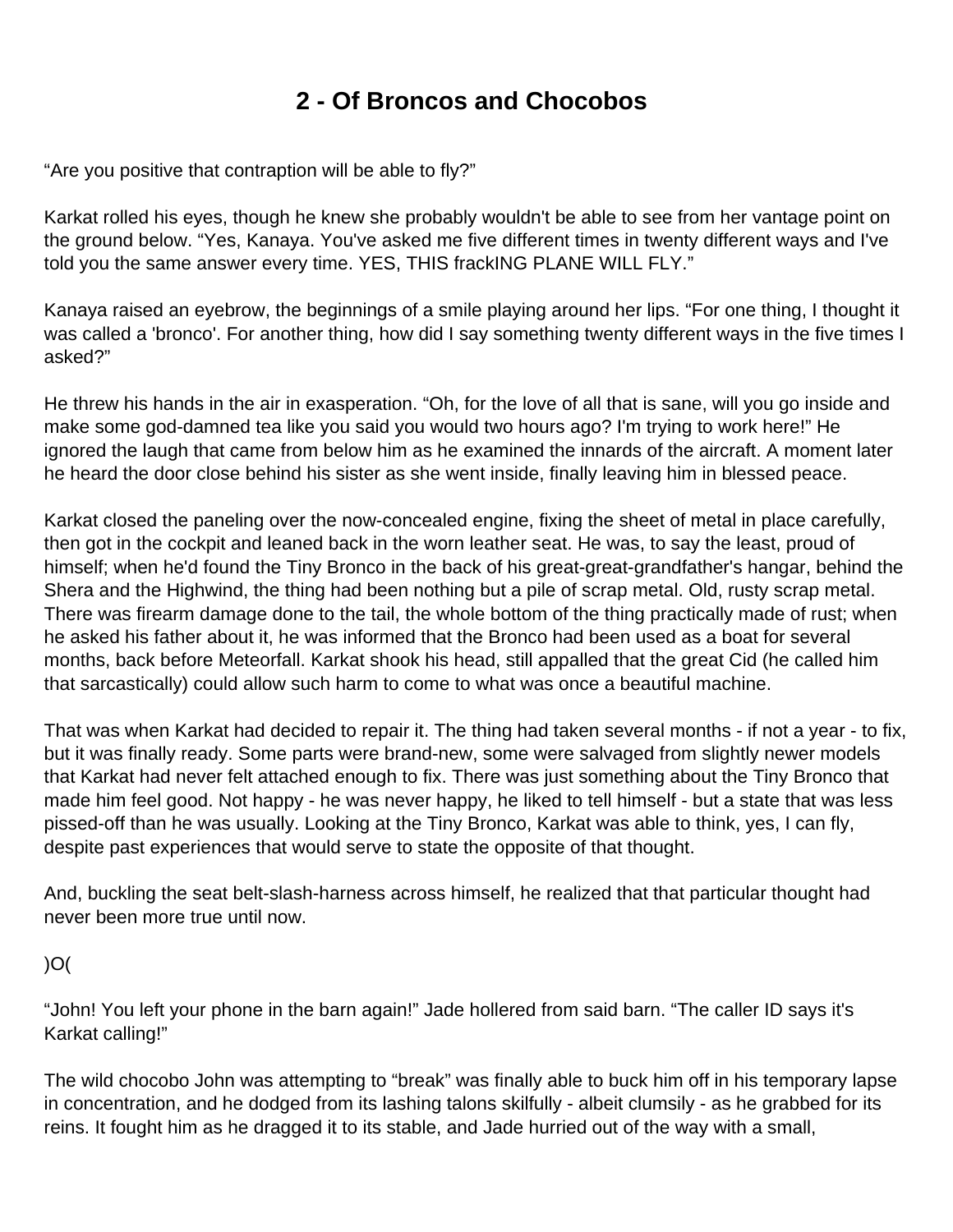newly-hatched chocobo in her arms.

Slamming the stable closed, he wrenched his hand back as the chocobo snapped her beak at him. "Ow!"

"You okay?" Jade asked, the fluffy chick in her arms giving its opinion on John's ringing phone in a high-pitched voice.

"Yeah," John answered. "Her beak just clipped me." He examined the small point of blood on his arm with a sigh, and started when he realized his phone had just stopped ringing. "Oh, jeez!" he said, snatching it from the shelf where he'd left it and quickly hitting the "redial" button.

"Way to leave me hanging, Egbert," a snappy voice greeted him after about half a ring.

"Sorry, I was busy with a new arrival," John said. "What's up?"

A sarcastic silence was all the answer he received, and he suddenly realized what it was.

"The Bronco's done?" Jade looked up from the chick she was holding, which was starting to fall asleep. The excited grin on her face matched her half-brother's.

"No, frackass, I need about another decade on it. YES, it's done! Jesus."

John laughed. "That's so great! When are you gonna fly it?"

"I've already flown it; it works great." Karkat's angry voice barely concealed his own excitement. "Though, I don't know how well it deals with longer distances than a couple laps around Rocket Town; I'm probably gonna have to do some tinkering on it before I want to risk crossing the ocean."

"Yeah, don't do that unless you know for sure you're not gonna end up crash-landing in the middle of the sea," John said, mildly disappointed.

"Oh, don't sound like that," Karkat said, sensing his tone. "I'll come visit you as soon as I'm confident with this thing. It won't be much longer, John."

"That's so awesome. I'll be sure to have an extra chocobo for you when you come!"

"I've got a fracking airplane, what would I need a flightless bird for?"

"I was gonna show you the cave, remember? We have to cross the swamp to get to it, and I'm pretty sure your Bronco's too big for that tiny piece of solid ground right in front of it. We wouldn't want all your hard work to end up covered in swamp mud!"

"Good point," Karkat amended. "Well, I'm sure you want me to get there as soon as I can, so I gotta go work on this. I'll see you soon."

"All right, Karkat," he replied. "I love you," he added.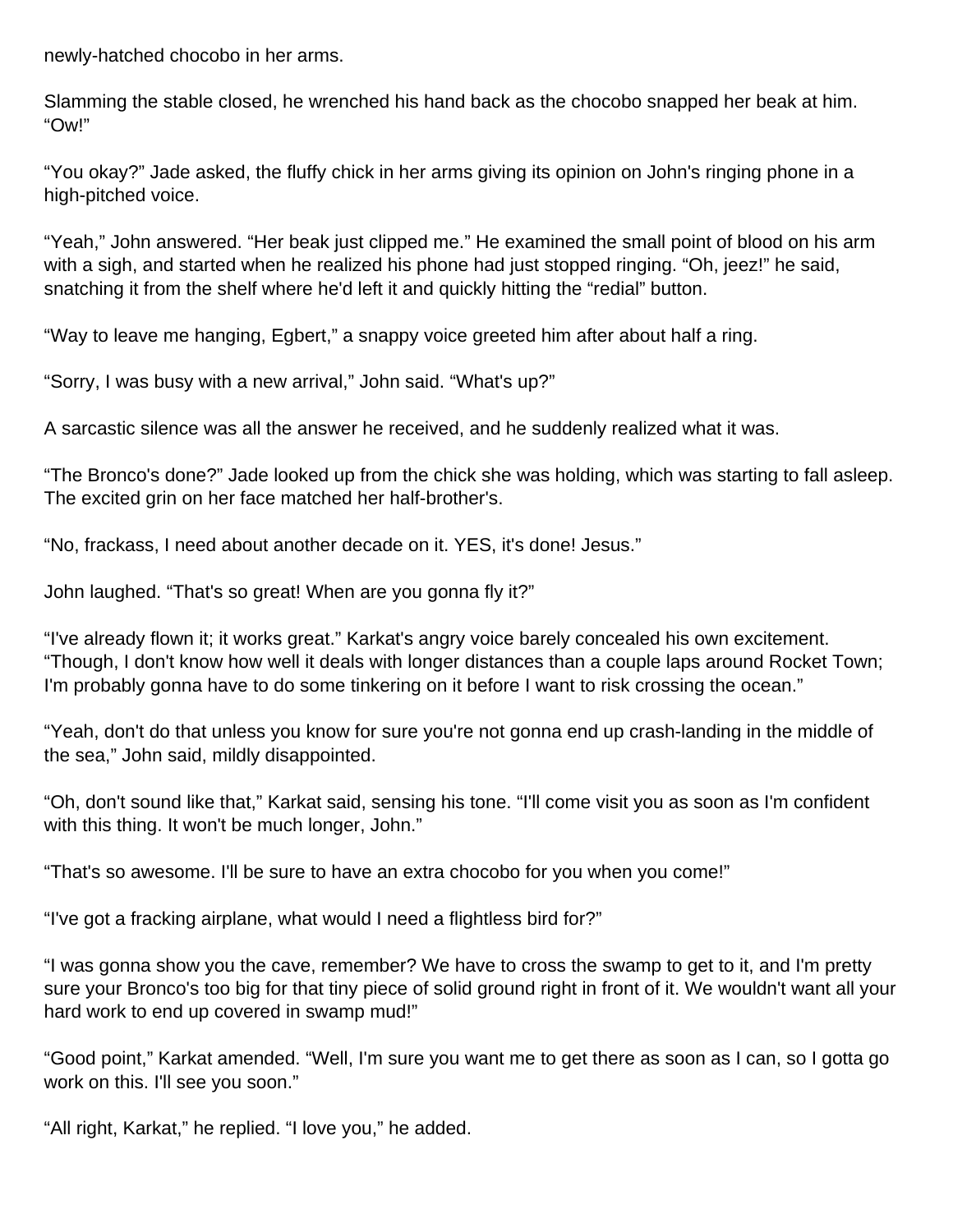There was a moment's hesitation on the other end of the phone, and John heard a reluctant smile enter his boyfriend's voice. "I love you, too, John."

Jade was wearing a strange, sparkly-eyed expression as he hung up the phone, and he rolled his eyes at her. "Stop doing that every time I tell him, sis."

"But you guys are so cute!" she gushed, quiet enough so as not to disturb the ball of downy fluff still cradled in her arms. Her eyes trailed to the wound left by the wild chocobo's beak. "You should probably go wash that," she added in a more serious tone.

He glanced down; the cut had apparently been deeper than he'd thought, and now his arm was covered in blood. "shoot. I'll be right back, Jade."

She nodded as he left the barn, gently setting the baby chocobo back in the nest of hay beside its mother.

–

Now sporting a clean white bandage, John sat on the fence bordering the paddock, staring into the sky with a content smile on his face.

Karkat was coming. John still remembered the day they'd met in Edge; John and Jade had been there to visit their friend Dave and his brother, as well as to pick up some seeds from the market there to grow new greens for the chocobos. Karkat had come into the bar while they were reminiscing, complaining about the crowds outside and muttering something about his sister.

To say the two had hit it off pretty quickly would be an understatement; what had started with John playfully flirting under the cloud of a slight alcoholic buzz had ended up with the two waking up the next morning in the same bed – luckily both with their pants still on, though both with headaches induced by the amount of consumption the night before.

Dave still made fun of him about his constant complaining about "not being a homosexual" for years and then making out with a complete stranger. Apparently it was also categorized under "irony", so John didn't mind as much.

The two had maintained a long-distance relationship for the past year and a half, making plans to visit each other as often as possible, though the fact that they lived on two different continents was a little harrowing. Only a few months later, Karkat had found the small aircraft and saw an opportunity for more frequent visits, and now that the repairs were finally done – or, at least, almost done – John could barely contain his excitement.

I love you, too, John.

Karkat's normally irritated voice always softened when he said those words, and John knew he meant it as passionately as John himself did when he said it.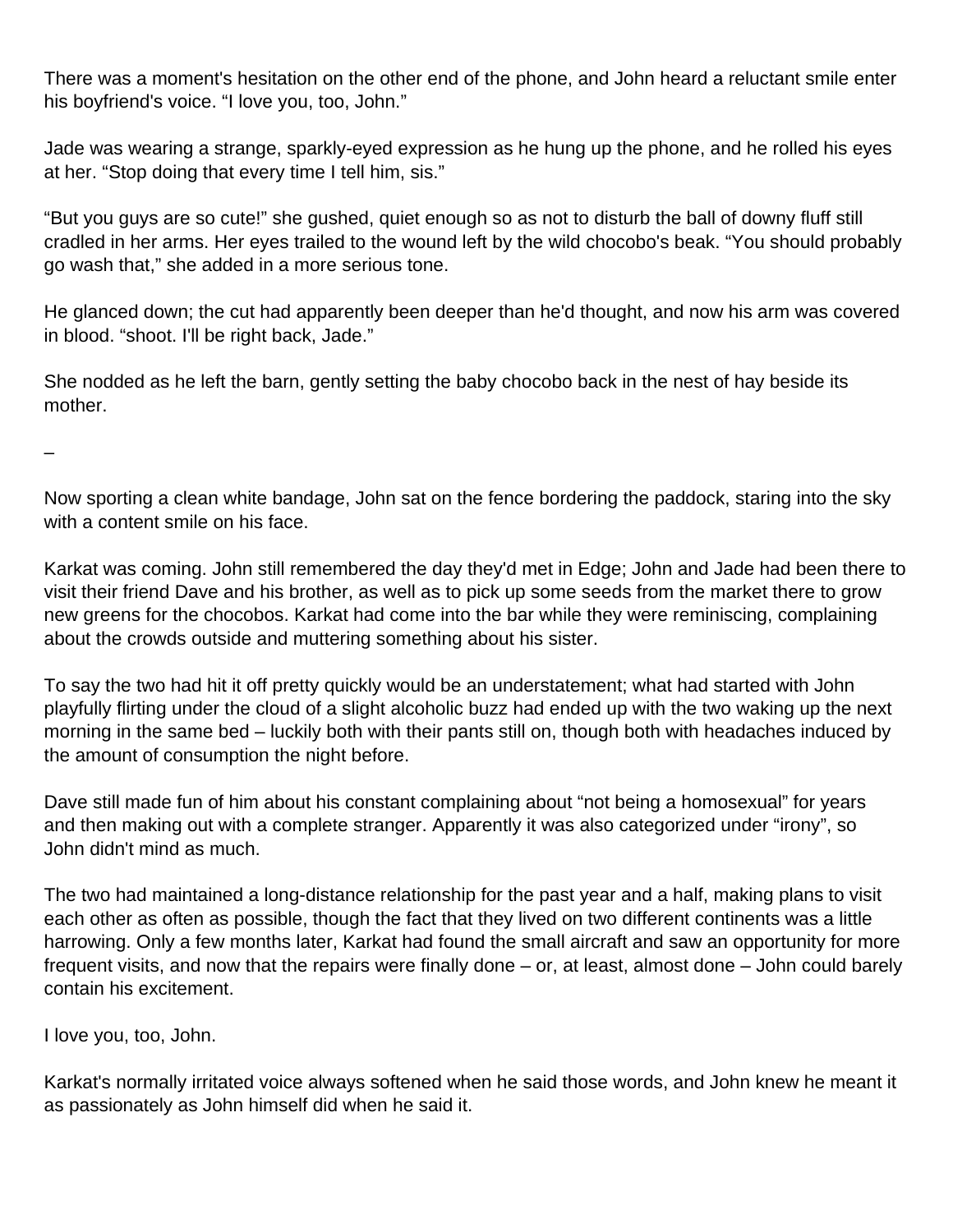He couldn't wait.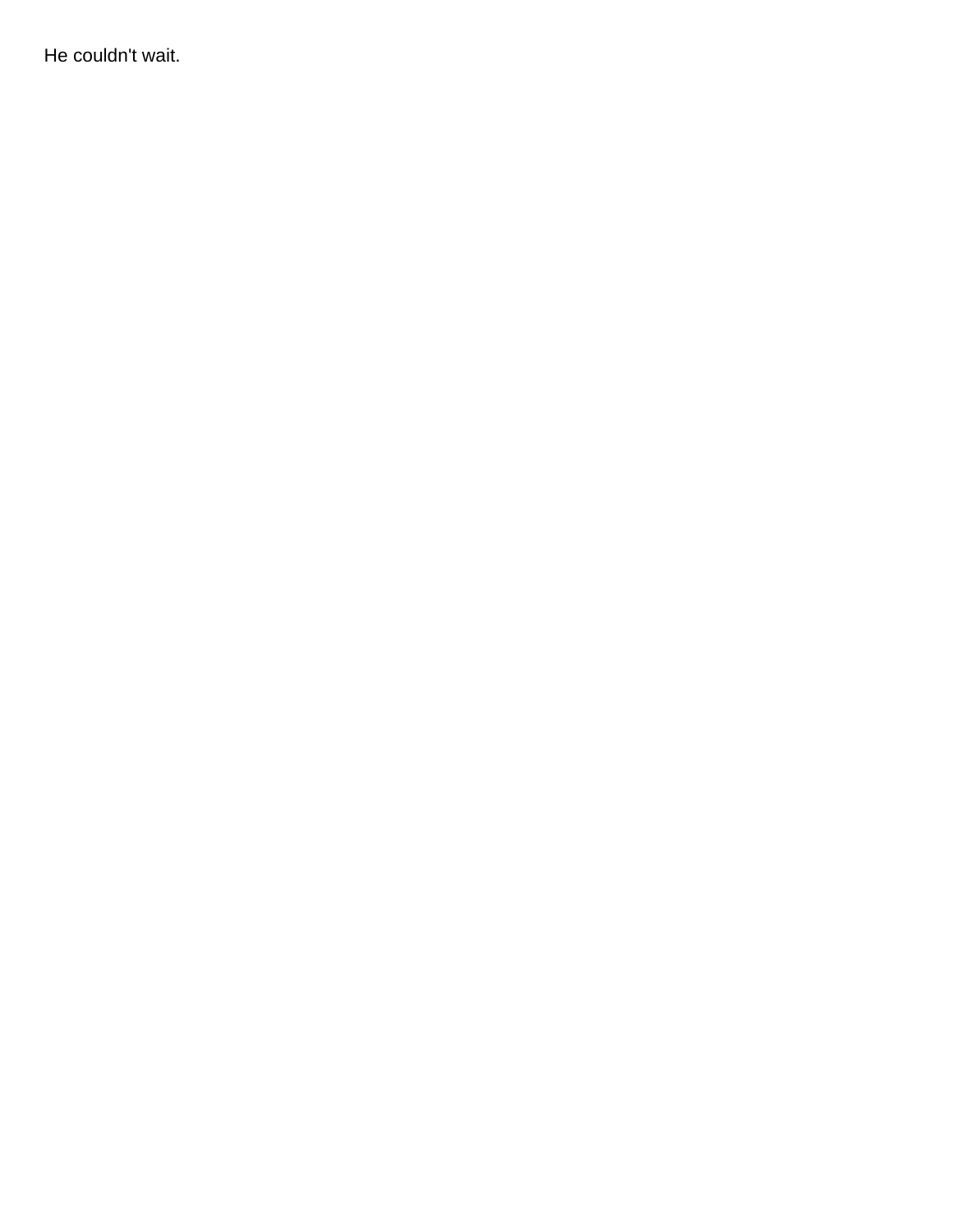#### **3 - A VIsit**

<span id="page-14-0"></span>John was in the barn again, this time helping Jade with the chicks, about a week later. A ball of poofy blue down-feathers was blinking up at him with eyes too big for its face, and John was unable to restrain himself from gently stroking beneath its beak.

The wild chocobo was in its own stable, having bitten John again, this time on the bridge of his nose beneath his glasses. Now the boy's face was split by a long gash that ran from beneath one eye to the other, and there were a few layers of gauze and bandage masking him.

"What are we going to do with her?" Jade asked, jerking her head toward the chocobo. "If she never calms down, I mean."

"Probably let her go," John answered. "We can't keep feeding her if she's not - "

The gradual sound of a large engine approaching cut him off and he straightened, a grin spreading across his aching face. He turned to Jade, who looked confused, then set down the baby chocobo and forced himself to walk – not run – outside.

A small dot in the eastern sky was just visible above the small stack of mountains there, and John watched as it progressively got bigger and bigger until at last it was a small, gray-colored aircraft that landed smoothly on the other side of the small house. All restraint was forgotten as his legs carried him in a sprint toward it.

Toward Karkat.

He was just getting out of the Bronco as John came around the side of the house and tackled him, miraculously not throwing him to the ground. The angry expression that Karkat usually wore melted away into a smile as his own arms went around John to return the embrace.

"Hey, frackass," he said gently. "Miss me?"

"No," John mumbled facetiously, his voice muffled as he nuzzled into Karkat's neck, and was horrified to realize his eyes were wet with tears of happiness. He pulled away and scrubbed furiously beneath the glasses, having temporarily forgotten the bandage was there. "Ow!"

Karkat's hand was immediately on his boyfriend's cheek, stroking questioningly at the layers of fabric on his face. "What happened here? Anything I should kick someone's @\$\$ for?"

John grinned. "No, just a wild chocobo. It doesn't like me that much."

"I see that." And then their lips were together. The months they'd spent apart felt completely worth it if they got to share moments like this.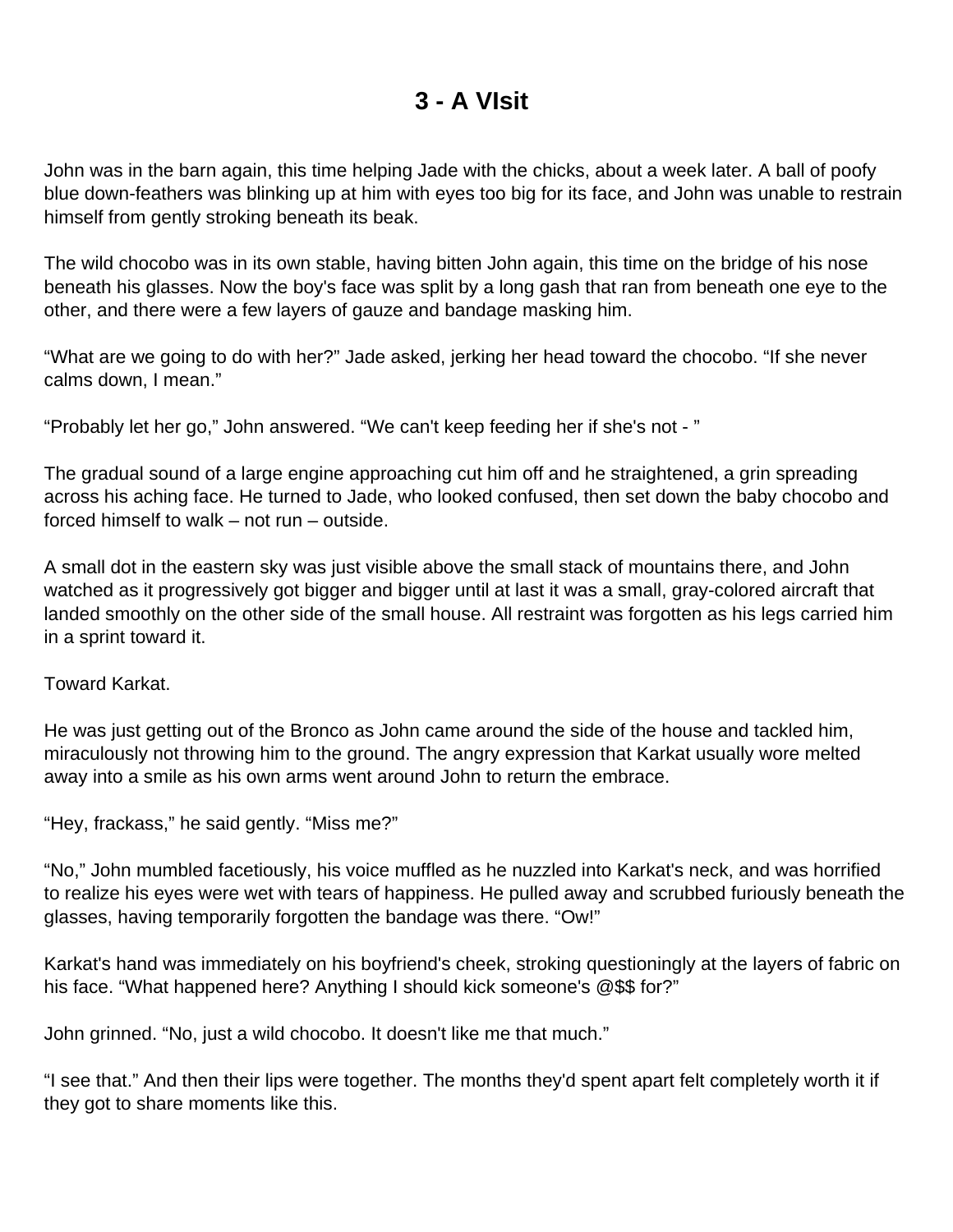"I missed you," John whispered.

"You said you didn't," Karkat chuckled.

John smiled, but before he could say anything a shout came from behind him. "Hi, Karkat!"

The boys looked up to see Jade approaching to hug Karkat, though she didn't tackle him like John had. Bec, her fluffy, blind dog, followed behind, brushing against Karkat's legs in welcome like a cat.

"Come on in," Jade said, yanking on Karkat's sleeve. "Unless you want to see the chocobos first?"

Karkat, though he hated to admit it, was almost as in love with baby chocobos as he was with John; and John didn't mind a little competition in this case. And, because he hated to admit it, John cut in before he could refuse.

"Yeah, we were just feeding them! It'll go much faster if you help."

Karkat's cheeks became dusted with red. "Okay, I can help with that. I'm starving, though." The midday sun peeked from behind a cloud as he spoke, as if reminding them that noon was lunch time.

"Dad should be in the kitchen right now. We'll go in when we're done. Come on," Jade asserted, pulling on Karkat's sleeve again. He let himself be pulled to the barn with little complaint, except when Bec walked in front of him in an attempt to follow Jade.

John caught a sign of movement out of the corner of his glasses, and turned to the kitchen window, where his father was smiling as he chopped up vegetables. Noticing John staring at him, he lifted one hand in a wave. John waved back just before he followed the small parade to the barn.

–

"So, you're the frackass who hurt my boyfriend?" Karkat stood in front of the wild chocobo's stable, arms crossed over his chest, as he stared down the enraged bird before him. Once the chocobo tired out from her flailing, he put a hand out to grab the reins that John hadn't taken off yet due to facial injury. John and Jade watched with bated breath.

After a moment of feeding the chocobos, Karkat had noticed the restless bird in the corner, and something had caught his interest; John could see it in his eyes. The other boy had gotten up and planted himself in front of the stable.

"Careful," John breathed now, more to himself, as the chocobo snapped at Karkat's hand. He hesitated, then after a moment's pause reached further and touched the leather straps gently. When the bird did nothing more than huff angrily at him, he gripped the reins more tightly and eased the gate open.

"Easy," he said soothingly, backing up and gesturing for John and Jade to get out of the way. "Easy. It's all right, you dumbass bird." The profanity was said in the same even tone as the rest of his sentence, and though the chocobo was still angry she let him lead her out of the barn and into the corral outside.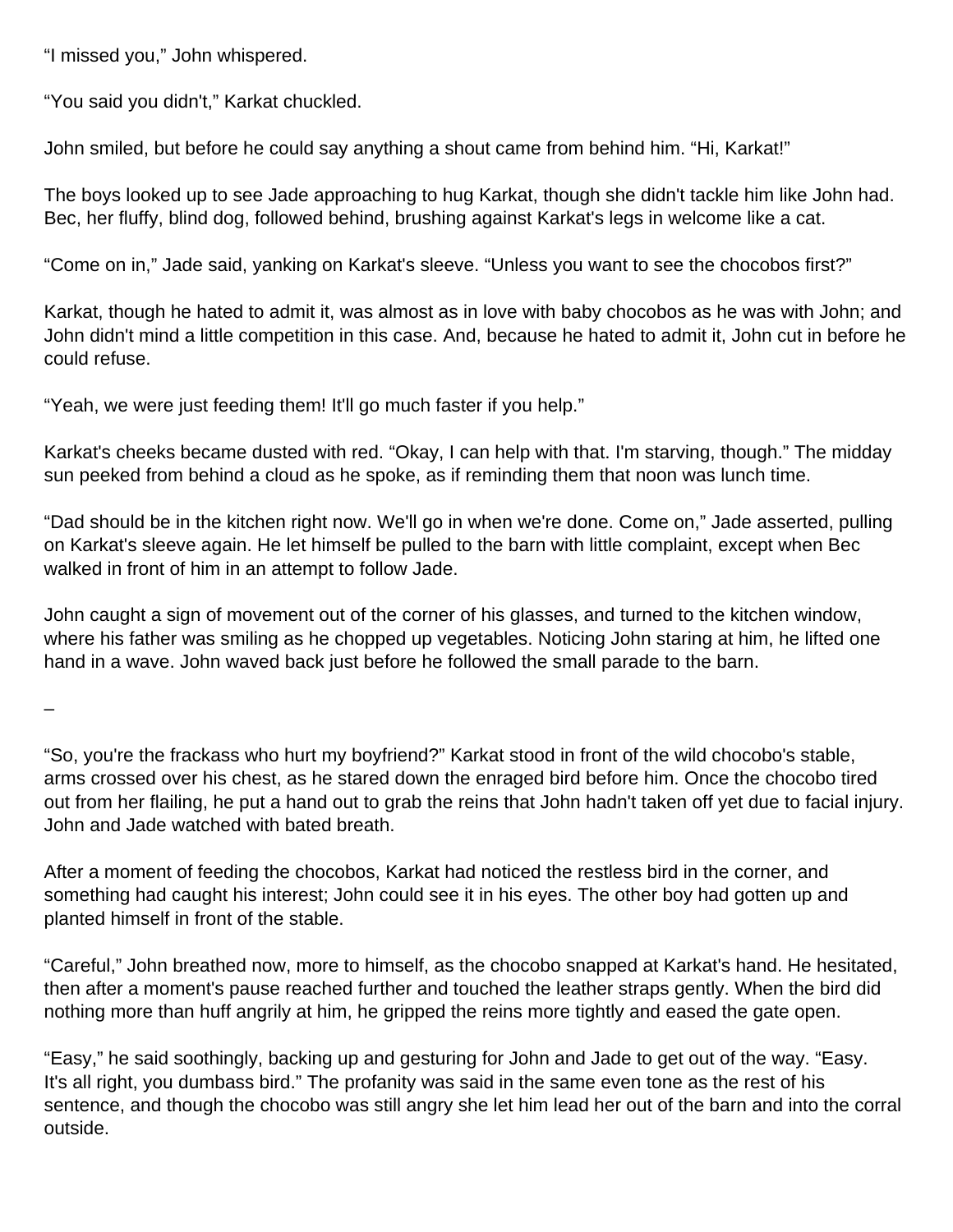Once Jade had closed the gate, Karkat let go of the reins. John was held back by Jade's arm held in front of him as the chocobo dashed around, trying to find an escape out of the wide, fenced area; finding none, she returned to stand in front of Karkat, tail feathers raised and wings splayed out in a show of intimidation.

Karkat was not impressed. His stance was open, steadfast; his arms were crossed over his chest again and his legs were shoulder-length apart. He glared up at the threatening bird through his dark eyebrows, his face resolute, and stayed where he was.

When Karkat remained unfazed, the wild chocobo faltered. She unwound slightly, her tail feathers remaining fanned out while her wings pressed against her body, but retained her furious look. Karkat reached his hand out again, only to have it chomped on by a vicious beak. John cried out at this.

However, rather than retract and hurl profanities at her – as would be expected of him – he grimaced in pain and ground his teeth together as he made no move to withdraw his hand. His other hand came around and carded the feathers on the back of the chocobo's head, stroking gently. The beak tightened on his fingers, and this time he was unable to suppress a gasp, but still he did not pull back.

It seemed an age before the chocobo let Karkat's hand go, and John released a breath he didn't know he'd been holding. The visitor ran his uninjured hand along the long, feathered neck, crooning comforting gibberish to the bird, and slowly lifted his leg to mount the saddle on her back.

As soon as he was on, however, she bucked violently; if not for his balance he would have ended up on the ground. But as it was, the reins wrapped tightly in one hand and his legs digging into her sides were the only things keeping him from letting gravity work its science. He held on tight as the chocobo bucked and kicked furiously, trying to throw him off – once or twice she nearly succeeded, and John and Jade were ready to run toward him if he fell.

Finally, after several minutes that seemed like hours without being able to unburden herself of the human's weight, the chocobo came to a stop, exhausted. Karkat's hand brushed her neck again, softly, and he spoke softly to her again. "Shoosh. It's okay."

He guided her to the corral gate, where John and Jade were waiting. "How did I do?" he said, smirking at their gaping faces. "And you call yourselves ranchers." He slid off the chocobo's back and tickled under her beak. "That's right, you're not such a bad bird, are you?" he joked.

Light applause sounded from the door of the house, and their father approached. "Bravo," he said. "You seem to have a knack for this. Put her away, though, it's time to eat," he added, and reached out to ruffle Karkat's hair. "Welcome back, Highwind."

"Thanks, Mr. Harley," Karkat replied, as John stood beside him and laced their fingers together.

)O(

It was the end of the day, and Karkat was feeling great about everything, as he always did when he and John were together. The two sat on the edge of John's bed and talked about everything that had gone